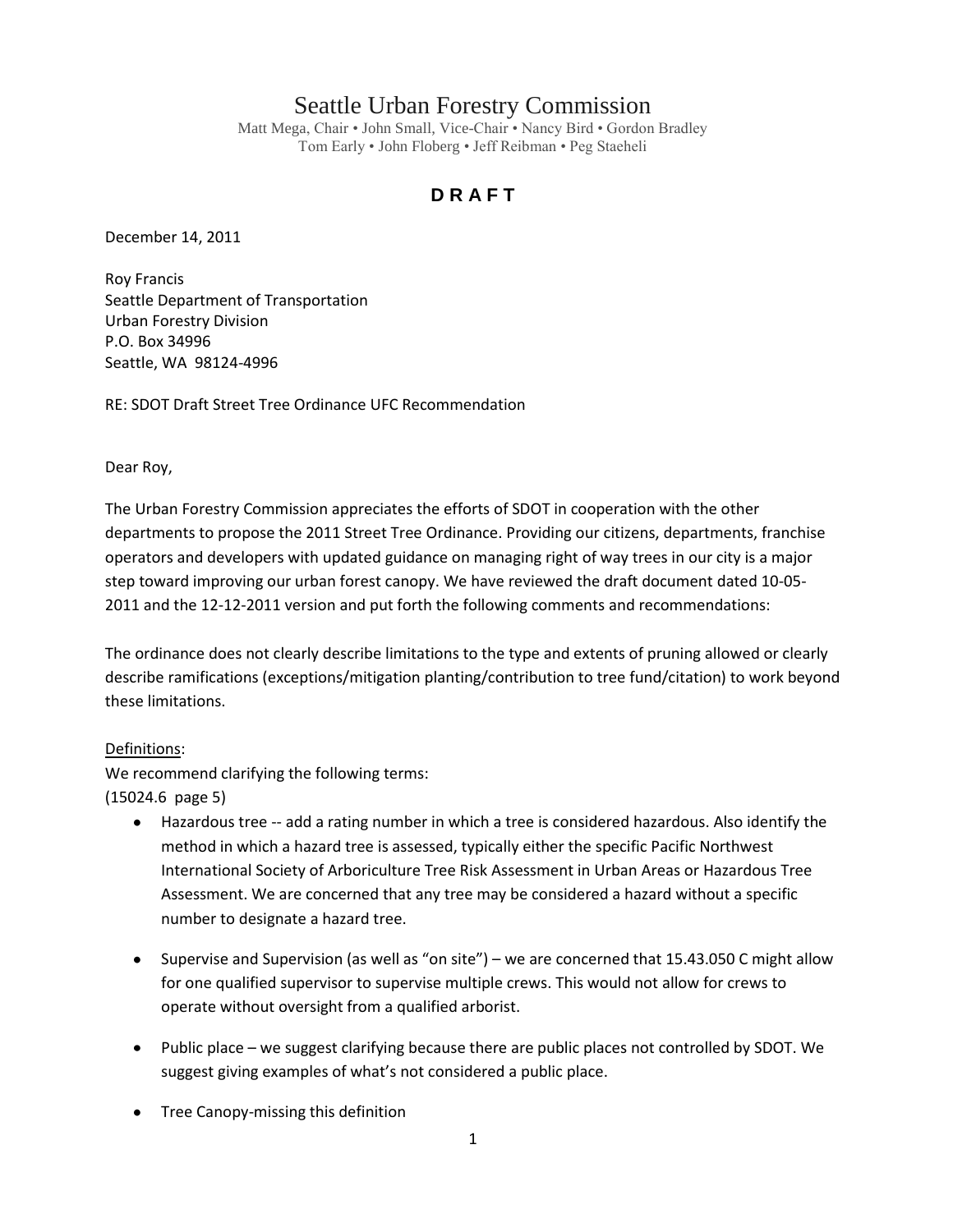- Street Tree Manual aka SDOT Tree Standards Manual, this document did not come up in a search of the city website.
- Major Pruning -- 15.43.030 B.2.b. could be further clarified by stating that "All major pruning shall  $\bullet$ use ANSI A300 Standard Specifications and comply with best management practices in the Street Tree Manual. Also, describing this by % of canopy will be difficult for citizens to determine unless part of the public notice procedure includes supplying a digital photograph of the tree. (Note in the Tree Standards Excessive is described as 25% versus 15%)
- Severe Crown Reduction -- is described as "not an acceptable form of pruning". What are the  $\bullet$ repercussions to the individual that performs or directs Severe Crown Reduction?

#### Mitigation:

We have specific recommendations regarding developing additional guidance related to major pruning and removal of trees due to sidewalk, utility and franchise work. Revisit the power and franchise issue in view of the reality that many necessary practices to keep trees from power lines results in detrimental effect to the health of the tree. We suggest a more streamlined approach to replacement of inappropriate trees with species adaptable to power line locations and/or mitigation through replanting.

- 1. If in order to maintain the integrity of power line there is a detrimental effect on the tree the utility should consult with SDOT's City Arborist.
- 2. Mitigation could occur in different location however we suggest that mitigation be tracked to the same neighborhood zone as the removal. The sixth prelude identifies replacement of two trees for every one tree removed from City property. How would one determine the criteria for this replacement? Currently, the ordinance identifies replanting only within 15.43.030 B.2.c.
- 3. Automatic trigger for mitigation when utilities 'top' or perform severe crown reduction on a tree. This mitigation, as stated in point #2, may occur in a different location within the neighborhood, may be in the form of a tree fund contribution (fee-in-lieu) or may be exempt (due to felling during a severe storm event).

# Ownership and damage:

Clarify financial responsibility for removal of privately installed and maintained street trees. (Yakima v. Shaw (sp?) on ownership)

# 15.43.030 A 1 a

Suggest Tree planting be separated from shrub planting to assist public understanding of issues. 15.43.040 C. describes private party responsibility for damage to underground utilities due to root intrusion. We believe this clause is too broad. The wording would discourage tree planting in most urban frontage property and this is in conflict with the preludes to this ordinance and the urban forest management plan goals of increasing tree canopy.

15.43.020 C